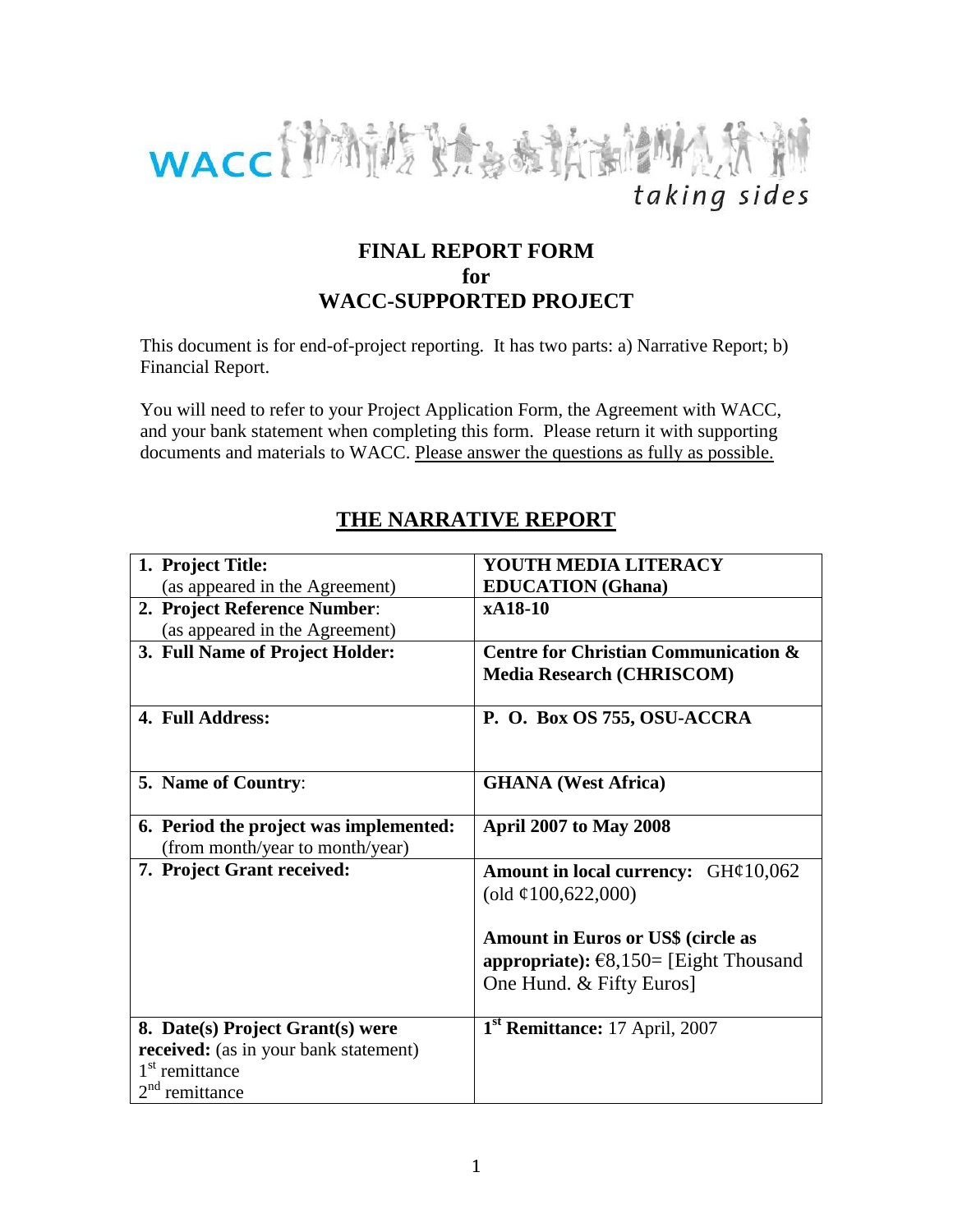## **9. Activities**

Give a summary of the major activities carried out during the reporting period in comparison with those planned. In case of changes from the original objectives, please explain the reasons.

Please describe in detail the activities of the project that were implemented such as content of production, programmes, workshops or training

9.1 If the project is a workshop, seminar, or consultation, please attach the list of participants, the themes/topics of their speeches/papers, and any statement, declaration, or book published.

9.2 If the project is primarily purchase of equipment, please describe what kind of impact / change the equipment is bringing to the beneficiaries.

## A SUMMARY OF MAJOR ACTIVITIES ORGANISED:

The main objective of the Youth Media Literacy Project in Ghana was "to organize Media Literacy Classes and Workshops for students of selected Secondary (Senior High) Schools and also for members of Christian and Islamic youth groups with the aim of educating, challenging and inspiring these students/youth to re-think their consumption of the various media."

In all, eight (8) seminars/workshops were organized for the community youth groups made up of Christians (6 times) and Muslims (x 2).

## I. COMMUNITY YOUTH SEMINARS/WORKSHOPS

The Christian bias communities are: Osu (x 2), Teshie, Ashaiman, Ga Mashie (Accra Central), and Abelenkpe, while the Muslim communities being Accra New Town and Madina Zongo.

One significant feature of the Muslim community event was that, it attracted not only an enthusiastic youth but also some of their parents, their leading clerics and teachers. They were so excited about the program; describing it as 'timely and a sort of answered prayer'.

Some of the Muslim leaders openly admitted that they had been extremely worried about the alarming influence of the media, particularly television and films/ movies, on their children and wards. Another disturbing factor was the insurgence of cyber (Internet) fraud, which was presumed to be operated in predominant Muslim communities, especially in Accra. They therefore saw the literacy forum as a means of addressing these challenges.

## II.STUDENT SEMINARS/WORKSHOPS

The next segment of seminars/workshops was conducted for students in five (5) leading Secondary (Senior High) Schools in the Greater Accra Region. These are: the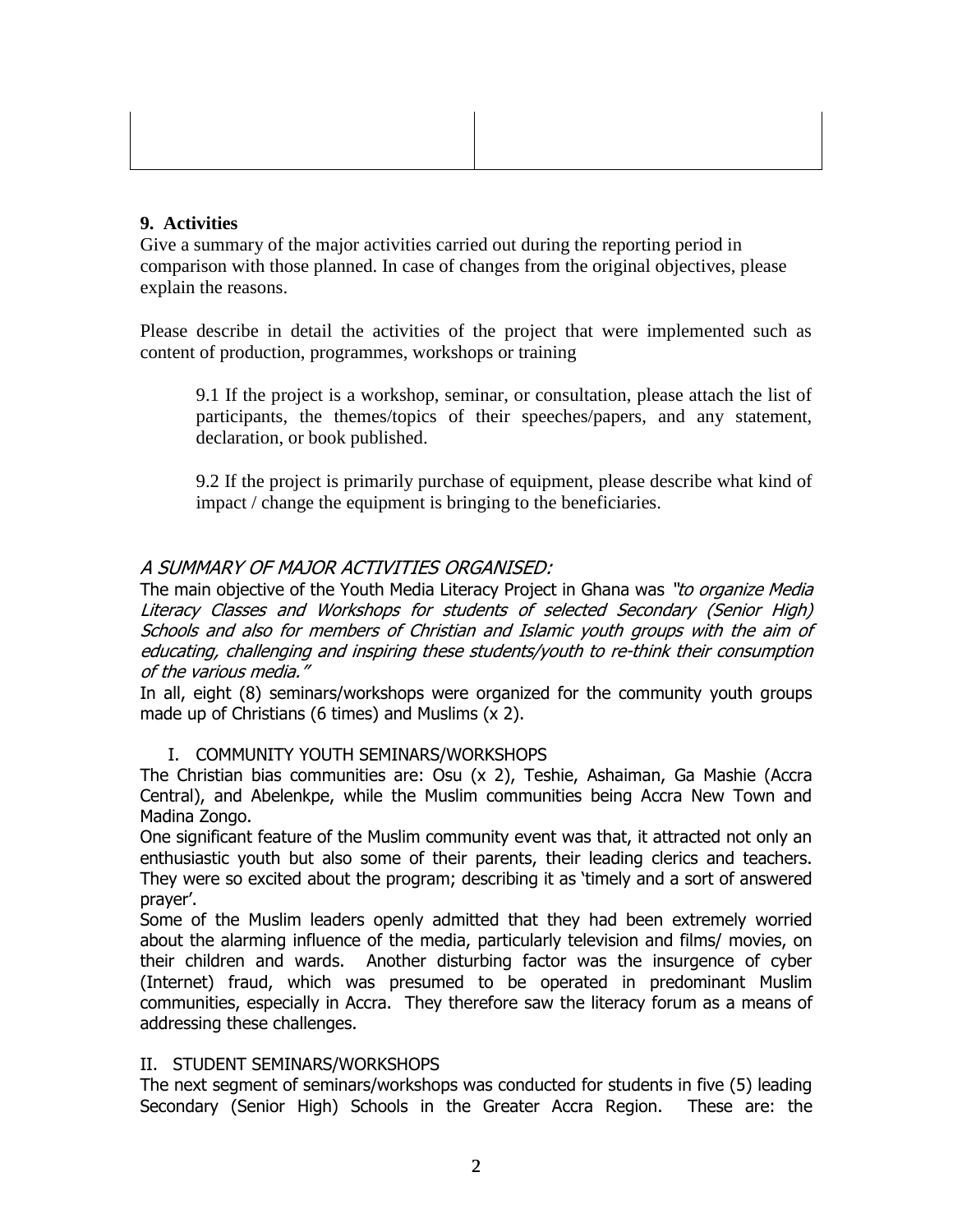Presbyterian Boys' Secondary School–Legon; St. Thomas Aquinas Secondary School – Accra; Tema Secondary School; Ghanata Secondary School–Dodowa, and the Osu Presbyterian Secondary School.

Several attempts made to hold the event in three other schools proved futile, due to many constraints and factors, including the fact that the launch of the project clashed with a major educational reform in Ghana, i.e. the change over from 'Secondary to Senior High School' system.

The school authorities were thus pre-occupied with the exercise so much so that many of them had little attention for the Team and/or little interest in the project as at that particular time.

For example, efforts were made to organize the programme in the Accra Girls' Senior High School and the St. Mary's Senior High School but this fell through due to circumstances beyond the control.

Based on the afore-mentioned challenges and time constraints, the two-session workshops/Seminars originally planned for each school could not materialize. However, the Team made follow-up contacts with some social and interest clubs in the schools reached.

#### III. ADULT/PARENT SENSITIAZATION SEMINARS

Originally, we planned to hold sensitization workshops/seminars for six (6) selected tertiary institutions (including, the Trinity Theological Seminary, Legon; Valley View University, SDA; Islamic University College, and the Pentecost University College) but we were compelled to re-focus our attention on parents and guardians.

Thus, four (4) sensitization talks were delivered for the target audience in Osu (x 2), Accra Central, and Abelenkpe communities. The primary aim was to educate the parents on the threats and harmful effect of the popular media on children and youth and in turn, what is expected from them to help curb the menace. Out of the four adult events, one was held for all-women in the Osu community but this was belated (after the elapse of the project period) because of convenient date scheduling challenges.

#### PROGRAM CONTENT:

CHRISCOM published a 62-page project handbook, titled The Impact of the Pop Media on Children and Youth, which contained detailed account and analysis of media literacy education.

The eight (8) chapters had the following headings:

- 1. What is Media Literacy?
- 2. Why Children Need Media Literacy Education
- 3. The Influence of Television on Children
- 4. Impact of Videos: Films, Games and Music
- 5. How Violent Cartoons Affect Children
- 6. Children's Use of the Internet: the Benefits and Dangers
- 7. Why the Youth Must Re-think their Perception of the Media
- 8. Managing Your Child's Use of the Media

The handbook was the main resource material used by the project facilitators. A selective abridged version was produced under the title 'The Harmful Effect of Children's Excessive Use or Consumption of TV, Movies, Video Games, Music Video, Cartoons and the Internet.' Copies of this material were freely distributed to workshop/seminar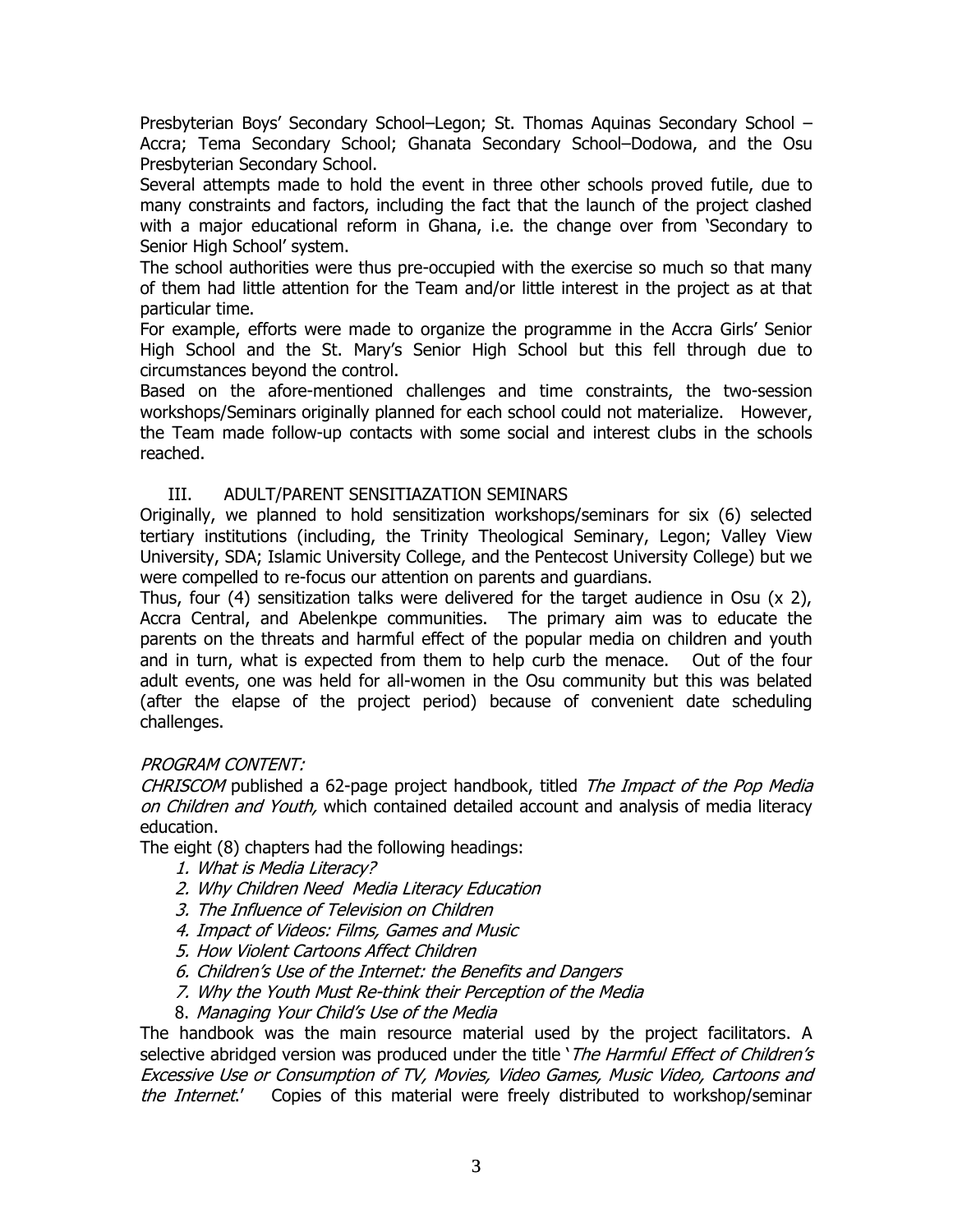participants; i.e. Christian/Muslim youth, students, parents/guardians and teachers (religious and secular teachers).

The students and community youth were expected to use this document during their group and social club meetings.

## MESSAGE PRESENTATION FORMS

The Project Team facilitators varied their presentation format. In some places, for example, the core areas of the subject were presented: explaining, emphasizing and analyzing the message to the understanding of the participants.

In some cases, the participants (youth and students) were constituted into workshop discussion groups. In other instances, the participants were encouraged to do further discussion and analysis during their group and club meetings. On all occasions, time was made for further contributions from Team members, teachers present and the participating youth/students. Pertinent questions and concerns relating to critical areas of the subject came from the youth/student.

In some places, the youth/students had made resolutions or declarations as to how they would meaningfully benefit from the media and avoiding or minimizing their consumption of the media.

#### **10. Was the project successful? (If possible, please give measurable indicators.)**

Indeed, the Media Literacy Education Project in Ghana can be described as very successful; notwithstanding the number of challenges and difficulties that we encountered. It was successful in many respects, basically because it was first of its kind in Ghana and perhaps in the whole of the West African sub-region.

According to the findings of the Baseline Survey conducted prior to the take off of the project, the negative influence of the media on children and youth has been alarming. The project was therefore aimed at addressing the problem so as to help counteract the negative effect of the media on children and youth.

Among the basic negative effects identified by the findings were, that:

(I) Much excessive time was spent by the youth in using or consuming the pop media.

(ii) The youth mainly patronized the Internet fraud, commonly referred to as 'Sakawa'.

(iii) The consumption of negative media content or product has culminated in the youth's preference for secular programs to religious (Christian/Islamic) products.

For CHRISCOM, the project attained these cardinal objectives: firstly, public awareness, and secondly, the sensitization and empowerment of the target audience.

The awareness fever was also experienced by some of the teachers, parents and guardians, not mentioning the students and youth themselves. The follow ups had indicated that some of the participants were now being guided by the lessons gained from the seminars/workshops, especially on their use or consumption of the media. Even within the national discourse and debate, the message of the media literacy project had gained wide currency within political and religious corridors.

The project had been an eye opener to many concerned Ghanaians. Political leaders, such as Ministers of State, District and Municipal Chief Executives, as well as religiousleaders including the Moderator of the Presbyterian Church of Ghana (PCG), Rt. Rev. Dr. Yaw Frimpong-Manso, had carried and promoted the message of the harmful effect of the media on the youth, throughout the length and breadth of Ghana. Some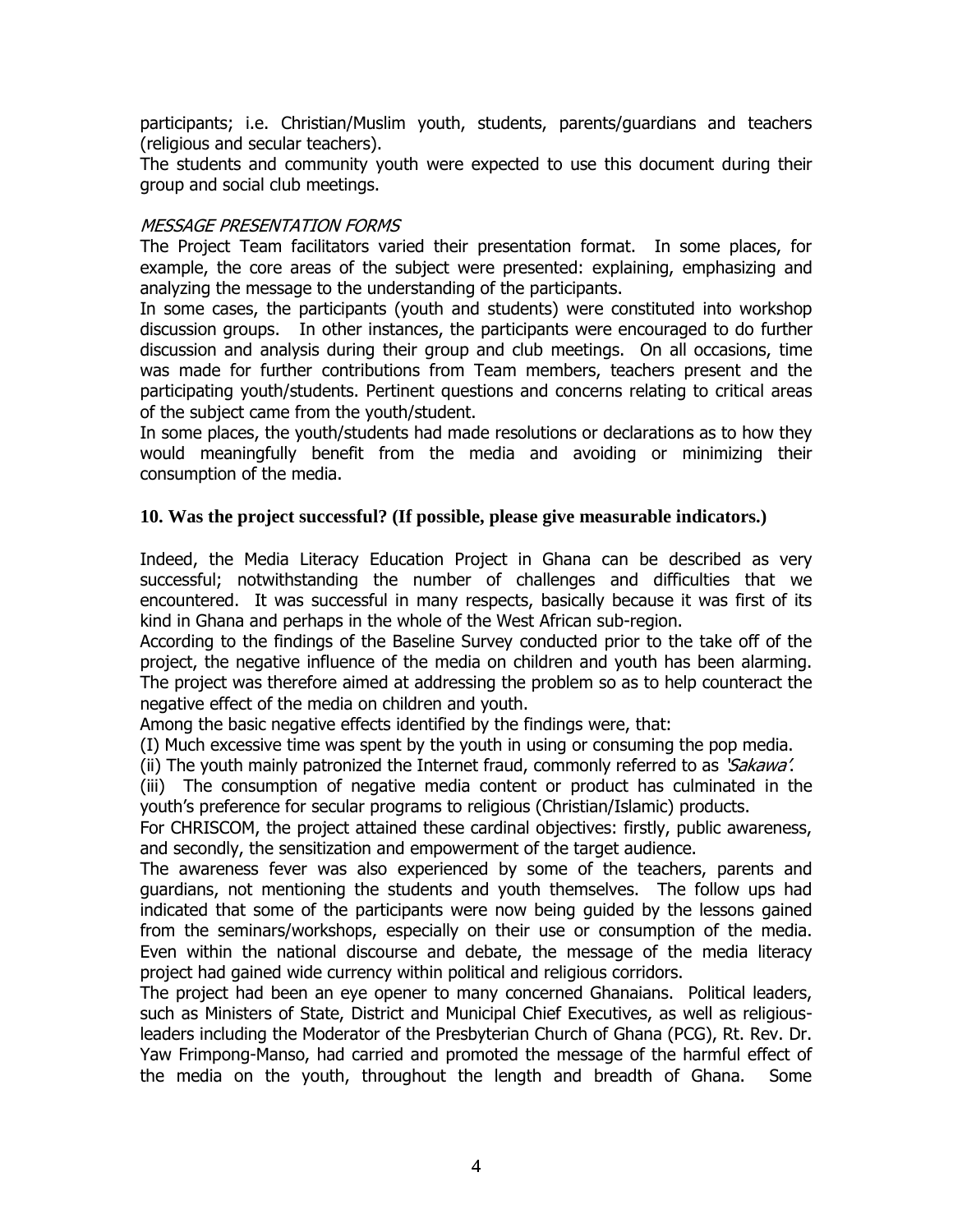columnists, writers and radio and television presenters and panelists had also reflected extensively on the themes ever since the project was introduced in 2007.

On the empowerment of the target audience, we can say for a certainty that several Ghanaians are now discussing the project objective or some aspects of it. The active involvement of the Muslim clerics and some parents of the participating youth, amply give credence to the success of the project. Furthermore, their resolution and declared commitment to the promotion of media education in other Muslim communities, especially in their schools and mosques, is a critical factor buttressing our success story. One of the Muslim leaders, Sheikh Suleyman Mozu (who helped in facilitating some of

the seminars), had adopted the project theme and objective for his Master's degree project at the University of Cape Coast. According to him, he has decided to investigate the impact of the media on Muslim youth.

On the other hand, in terms of the total realization of project goals, we must admit that we were not able to carry through all the originally scheduled activities because of many constraints and circumstances beyond our control.

## **11. Project Beneficiaries**

Please describe the actual direct beneficiaries and indicate the number of women and men. Please also mention any indirect beneficiaries.

i) The direct beneficiaries of the Media Literacy Education Project were the youth and students who actively participated in the community youth and school seminars and workshops. Young people between the ages of 16 and 20 years had been elated or excited about the project. In all cases, the girls (women) outnumbered their male counterparts. This is not strange since our national population figures had indicated that women outnumber the men.

In the schools for instance, apart from PRESEC-Legon and St. Thomas Aquinas High Schools which are exclusively boys' institutions, the other schools were mixed. In these schools the audiences were from various religious faith backgrounds. Government educational policy does not allow a public school to enroll students from only one particular faith. Thus, the school events had participants who included Christians, Muslims, traditionalists and adherents of other religions.

ii) The indirect beneficiaries included the religious and secular teachers who participated in the youth and students classes. Furthermore, at the Muslim youth events, the parents and guardians present also benefited immensely who even called for more of such program. The adult sensitization seminars were aimed at challenging parents and guardians to manage, control and supervise their children's use and consumption of the various media. One event was organized solely for men, numbering about 150 at Osu. Another all-female program was organized in Osu attended by over 3oo women. At Accra Central both men and female participants were present. At Abelenkpe it was an all men event.

Finally, through the direct participants it was expected that the message would be carried or shared among indirect beneficiaries such as their siblings, peers, playmates and neighbours. Indeed, some of the youth had publicly declared their intention to share the good news with their parents and guardians as well.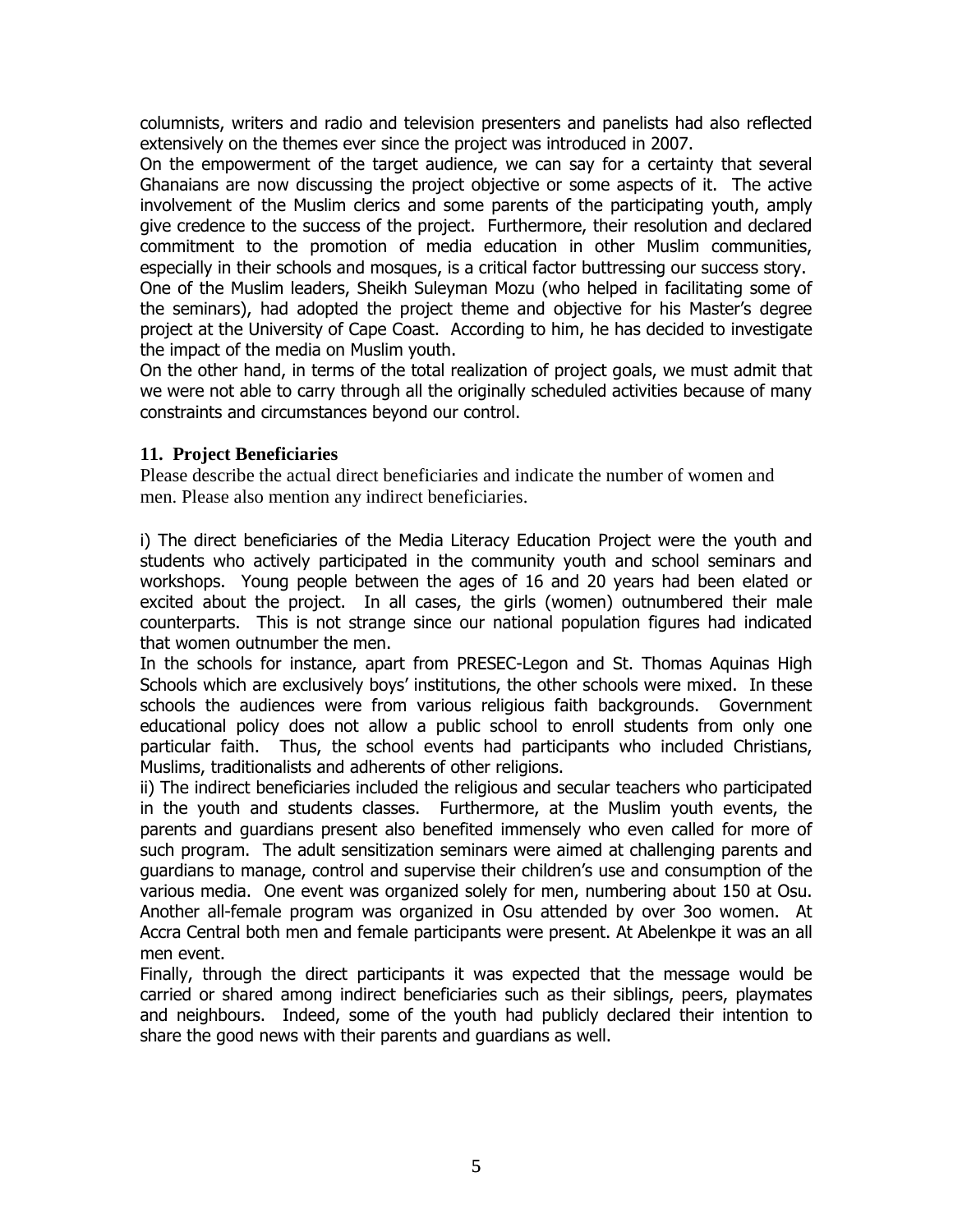#### **12. How have the beneficiaries reacted to the programme activities? What were the impacts of the project and different effects on women and men in the project?**

## 1. STUDENTS & YOUTH:

The Ghana Media Literacy workshops/seminars provided valuable lessons to many of our young people and students who benefited from the project. Through the awareness events, most of them came face to face with the stark reality  $-$  i.e. the harmful effect of violent and unproductive media content and programming. Most of the participants had realized the potentials and dangers associated with media use or consumption hence would be circumspect and discriminatory in this regard.

And judging from the questions and contributions that came from the student/youth participants, it was certain that most of them seemed not to see anything wrong with the spending of many hours using or consuming media content or products, such as television, video films, video games, cartoons and the Internet. Indeed, some of them had asked about how they could be helped to overcome or forsake addicted media consuming habits. Others also were interested in knowing how the message could reach their siblings, parents/guardians, and neighbours.

At this juncture, it may interest you to read a few excerpts of the comments, reactions, contributions and declarations made by the student/youth target audience  $[See details]$ in a separate CHRISCOM project report to WACC]:

## **i. Osu Community:**

During an Open Forum after the workshop presentation, the youth made the following points in their Declaration/Resolution, among others.

 (a) That, they would be selective or discriminatory in the choice of media programs they watch or listen to, and also to avoid programs that would not benefit them or augur well for their growth and development.

 (b) That, they (beneficiaries) would help sensitize or educate the rest of their siblings and friends who were not present, on the dangerous consequences of excessive TV, video and Internet consumption or use.

 (c) That, they promise NOT to engage in the 'Sakawa' operation (Internet fraud); this is because, "we see it as a criminal act and against the teachings of the Holy Bible."

 (d) That, they would be wary of the Internet 'chartroom', and paedophile and pornographic websites.

 (e) That, they would immediately constitute themselves into a media literacy club so as to continue with the literacy educational process.

## **ii. Accra New Town Moslem Community:**

During the Open Forum, one of the community's traditions came to the fore; only the adults present made much of the talking whilst the youth kept quite and listened. In spite of this, the Moslem scholars, clerics and parents made significant contributions worth mentioning here.

(a) *Mallam Mohammed*: He described the program as timely because he and many Moslem parents and leaders were disturbed about the "long hours our children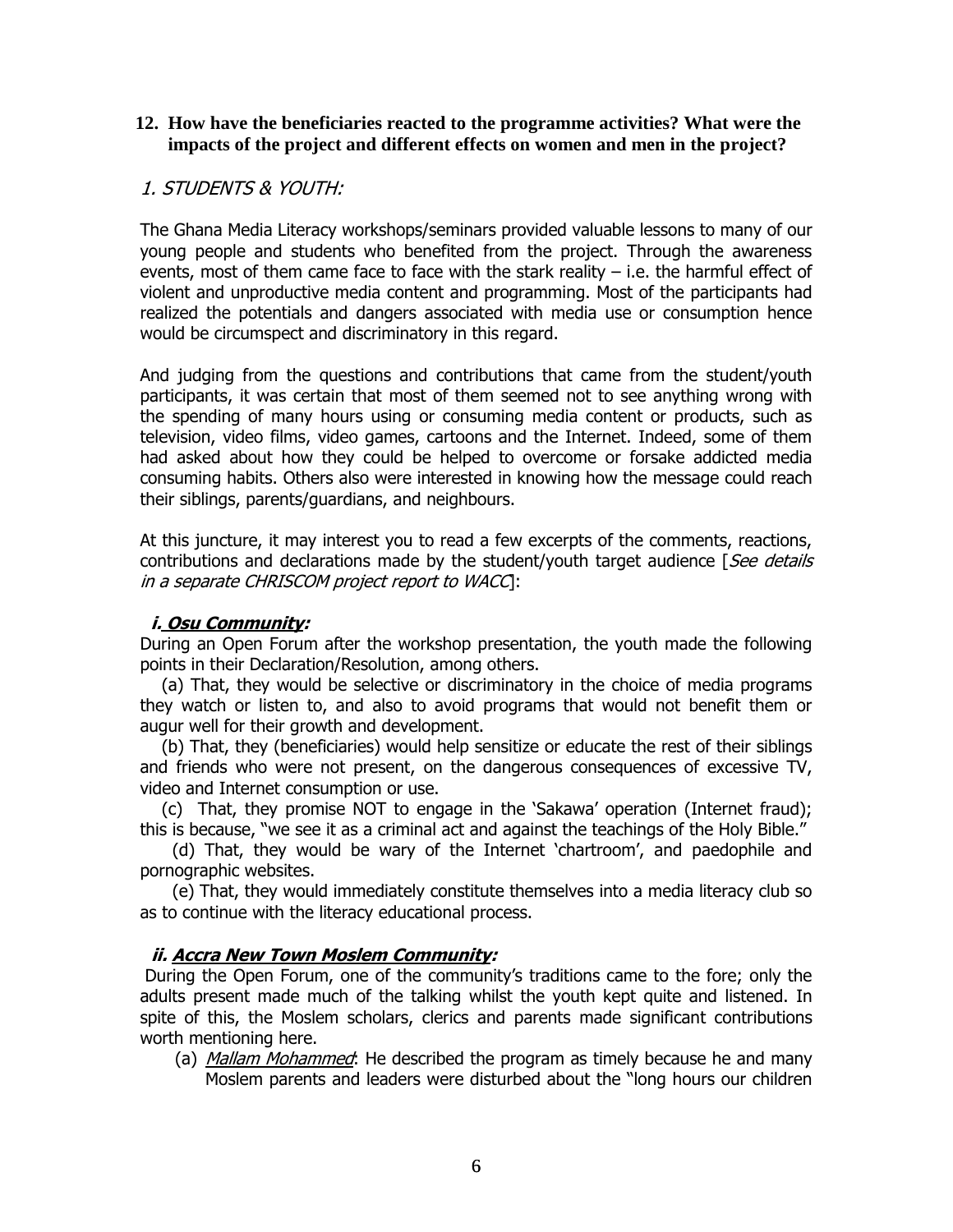spent on television and the Internet". He expressed the hope that the media education programs would help curb the influence of the media on the youth.

- (b) 'Garrison': He was disgusted about the youth's blatant disregard for traditional and religious process for contracting marriages, rather, some of them were using 'on-line' means for entering into relationship and contracting marriages.
- $(c)$  Parents and Clerics: Majority of them, speaking one after the other, condemned the so-called 'Sakawa' operation by some of their youth.
- $(d)$  Youth: A few of the young people who mustered the courage to speak, argued that the lack of alternative, good and morally acceptable media programs or edutainment shows, might affect the success of the media education campaign. According to them, without any alternative programs, children and youth may be compelled to appreciate and consume the media products available.
- $(e)$  Mullah: He and many other adults present could not hide their appreciation and thanks to CHRISCOM/WACC for promoting media literacy education in a time like this. They however appealed to the Project Team to help organize more consistent and interactive media events for the youth and parents in other various communities.

## **iii. Ashaiman Community Youth:**

After the presentation of reports from five workshop groups, the youth made the following declarations, among others.

- a) That, Ghana's 1992 Constitution be amended to allow the religious faiths to operate their own radio/TV stations, to help feed their flock with more productive and edifying programs.
- b) That, parents and guardians should guide and supervise their children's use or consumption of the media.
- c) That, parents and guardians should set good examples in regard to their use or consumption of the media. Because children learn fast and mimic what they see or hear, addicted adult viewers or users of the media would only be encouraging their children to learn to be like them.
- d) That, the Christian Church should take advantage of the potentials and opportunities offered by the various media to help advance her cause.
- e) That, the National Media Commission (NMC) and the Ghana Journalist Association (GJA) should apply their rod to bring to order the media houses that breach the Association's Code of Ethics. As children, "most of the media content we watch, listening to and read do not enhance our basic communication skills such as Listening, Speaking, Reading and Writing, let alone our character formation." They further asked the NMC to prevail upon some of the Media Houses to repackage their programming to benefit children.

#### **iv. Madina Zongo Moslem Community:**

During the open forum the concerns and observations made, included the following:

a) That, the Moslem community had wholeheartedly embraced the media literacy initiative and expressed the hope that, the initiative would help address the spate of moral decadence in our society today. According to the leadership, the current moral canker cuts across the religious divide hence their resolve to join hands with CHRISCOM/WACC to help fight it for the good of society.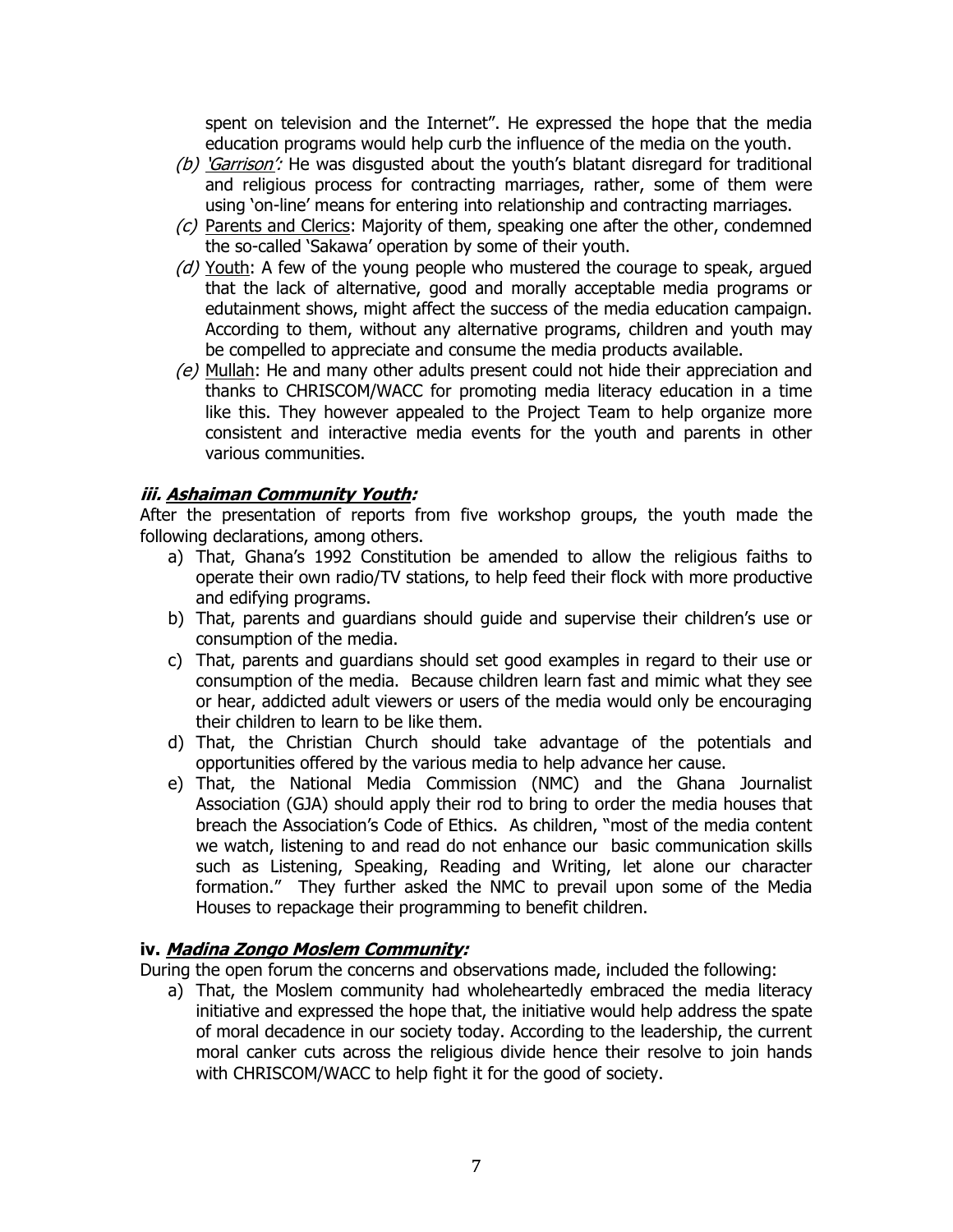- b) Some of the Moslem leaders chastised the Christian leaders for not showing enough commitment to help arrest the situation. In their opinion, certain individuals (including Christians) in society were "making a fortune out of media products and services at the expense of the moral, spiritual and social well-being of the ignorant and the gullible audiences".
- c) The Madina Zongo Moslem leadership appealed for media literacy seminars and workshops in other Muslim communities and schools. A women's leader, referred to only as 'Hajjia Zongo', pleaded that the event be repeated on a larger scale, preferably, an open air program to benefit more of her community members.

## **v. Ga Mashie (Accra Central Youth):**

The participants acknowledged the prevalence of video and internet cafes in the community and the insidious effect of the media on children and youth. According to them, the evidence of this development included an increase in teenage pregnancy, school dropouts and aggressive and violent behaviours among the youth.

They lamented the long hours that their non-school going children spent on watching video films and playing video games. They therefore resolved that the elders of the Ga State should embrace the CHRISCOM/WACC media awareness initiative to help not only counteract the negative media influence but also use the media to enhance their people's growth and development.

## **vi. Presbyterian Boys' Secondary School:**

Some of the students asked questions and shared their thoughts on the 'good and bad side' of their favourite media such as cartoons, video games, movies and the Internet. A few of them expressed their displeasure against the young people who were involved in 'Sakawa' (the notorious cyber fraud).

They promised to continue the discussions in their various social clubs.

## **vii. St. Thomas Aquinas Secondary School:**

The feedback received after the presentation was not different from what pertained at the PRESEC-Legon event. Interestingly, at least two of the students stood up to vehemently disagree with the assertion that the so-called 'violent cartoons, films and video games were dangerous.' Some of the students' social clubs accepted the challenge to continue with the debate at their respective meetings.

## **viii**. **Tema Secondary School:**

From the questions and other contributions by the students and teachers, it became evident that the 'sakawa operation' and excessive time on media use or consumption were the most critical problems facing the youth in this harbour city of Tema. The Project Team therefore realized the need for follow up contacts to help counteract the youth exposure to negative media influence and risk.

## **ix. Ghanata Secondary School:**

Some of the teachers at this school were actively involved in this program, and contributing meaningfully to the discussion. The core of the questions posed by the students centred basically on the negative influence of some radio/TV commercials (advertisements).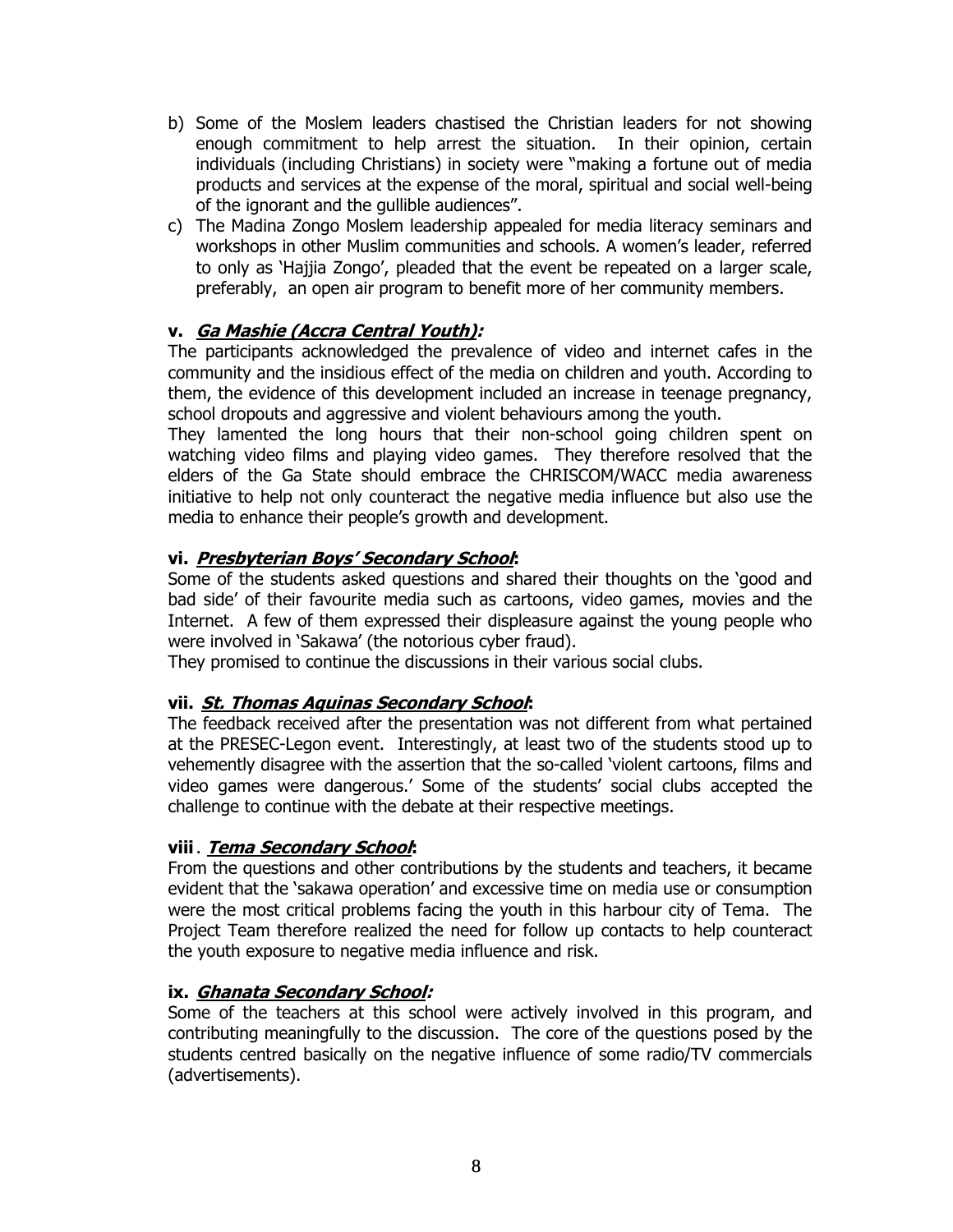This was not surprising because of the Ghanata school's teaching background; it is reputed or known for graduates who specialized in visual/creative arts.

#### **x. Presbyterian Secondary School-Osu:**

The participation here was one of the largest; the whole student body attended the event supported by almost all the teaching staff. From the contributions and questions fielded by the students and teachers, we became convinced that cyber fraud ('sakawa') and the excessive use and consumption of the media were the main challenges confronting the students of this institution.

## 2. ADULTS SENSITIZATION FORUMS:

A lot of reactions were gathered from the four sensitization seminars organized, and these were varied. While some of the Christian men and women were indifferent and apathetic to the challenges and threats posed by today's pervasive media, others however expressed their support for the crusade to help uproot the canker before it becomes uncontrollable.

At the women's only forum at Osu  $(11<sup>th</sup>$  September, 2008), the women one after the other lamented their pain and disappointment over the consequences of negative media influence. As they laid bare their concerns, worries and suggestions for overcoming the negative media influence, it became clear that our 'mothers' and other guardians need to be empowered and equipped for the task. A special project for this could be undertaken. Some of the women alleged that some of the youth involved in the 'sakawa' cyber fraud even go for spiritual fortification and powers to enable them succeed in their wicked operations (cyber credit card theft). We encouraged them to be vigilant and control their children's use or consumption of the various media.

In both the all-men and all-women events, a call was made to the Church leadership in Ghana to intervene in countering the broadcasting of unproductive and morally unsound media programs that our children and youth are constantly fed with.

Again, they called for the establishment of exclusive Christian radio and TV stations, which programs, they believed, would be healthier and educative.

#### **13. Outcome and Outputs of the project: What has your project achieved and what has changed?**

If your project produced media, please send a sample copy of audio/video cassettes, CD, VCD, or DVD and label it with title, duration, language used, and date of production. If you can, please send photos with informative captions (digital photos, if possible), newspaper/radio clips, homepage links, etc.

The Ghana Media Literacy Project attained some remarkable achievements. We wish to highlight just a few here:

i) A few days after the Facilitators Training Workshop (on  $7<sup>th</sup>$  August, 2007 which saw the Deputy Executive Secretary of the National Media Commission (NMC) – Mr. J.E.T Dottey in attendance), the NMC issued a strongly worded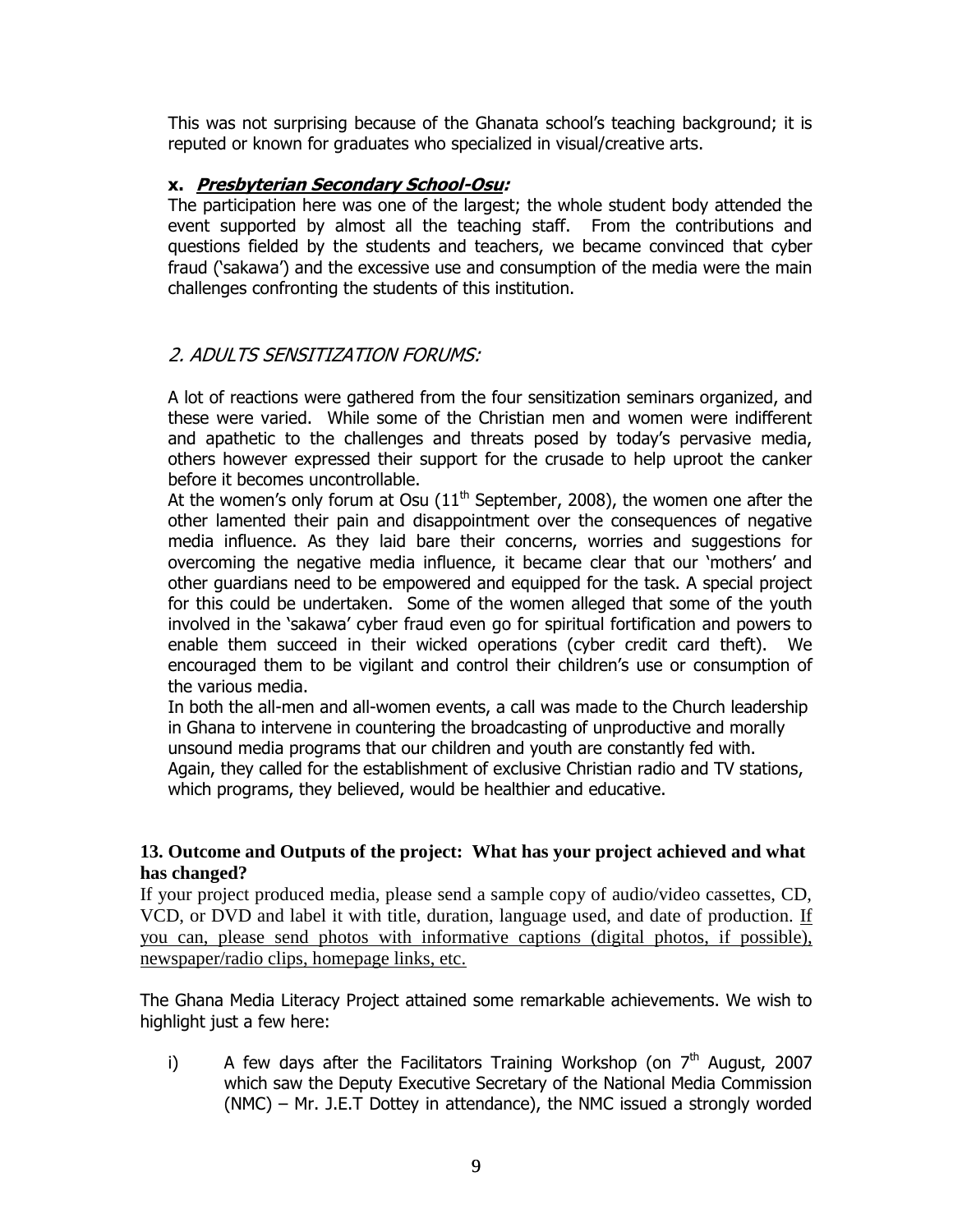directives against the indiscriminate electronic media advertisements (commercials), especially on alcoholic beverages. To the Project Team and many concerned citizens, that had been our prayer and expectation. Since then, the hitherto open scenes of the glamourization of the drinking of alcohol on TV and radio have waned or abated.

- ii) Within the same period (of launching the project), the NMC castigated and warned certain TV and radio stations that were fond of broadcasting programs that were considered to be obscene and in bad taste. Some of the Media Houses may now be said to be circumspect in their programming content, even though much more would be expected, particularly in terms glamourizing violence, sex and narcissism.
- iii) At the Ashaiman event on Saturday,  $25<sup>th</sup>$  August 2007, we invited the Media. Some of the FM radio stations and newspapers, including the *Daily Graphic* (see  $28<sup>th</sup>$  August 2007 issue) gave the program an appreciable coverage. On Thursday  $30<sup>th</sup>$  August, during the 7.00pm prime-time news broadcast, both GTV and TV3 allotted adequate time for the story on the event. Incidentally, both stations supported their news stories with documentaries; featuring children at Internet cafes, and also soliciting the views of some youth on the negative impact of the media. GTV included in the show an interview its reporter had with me at Ashaiman. Later, among the many calls I had, was one from the Rev. Prof Elom Dovlo (University of Ghana, Legon) who commended CHRISCOM for the landmark event.
- iv) In fact, after the take-off of the CHRISCOM/WACC project, the media literacy concept and key points became part of public discourse and debate. Some of our politicians and religious heads spoke vehemently or passed comments on the negative influence of the media on children, and called the attention of the media houses and the local distilleries to the great harm they were causing the youth. In a Communiqué passed at its  $8<sup>th</sup>$  General Assembly held at Sunyani (22–28 August, 2008), in the Brong Ahafo Presbytery, the Presbyterian Church of Ghana stated, inter alia: "... We also appeal to the distillery and advertising companies as well as the media houses to be more conscious about the damage caused by the use of alcohol, particularly, on the youth and therefore be circumspect in their sales promotion exercises." [see page 13]
- v) Again, after the project take-off the case for eliminating 'Sakawa' came up for debate and discussion on radio and TV by the security agents, electronic media experts and journalists (for instance, on Adom FM and TV Africa). Within that same period, the US Embassy in Ghana in collaboration with an NGO launched an exercise meant to clamp down on cyber fraud operators. Indeed, the Ghana Police later made some arrests.
- vi) As earlier mentioned elsewhere in this report, the Moslem leaders who hosted us confessed having heaved a sigh of relief at the introduction of the media literacy initiative by CHRISCOM/WACC. The communities have since called for more of the programs for the benefit of their youth/students and parents.
- vii) One of their scholars known as Sheikh Suleyman Mozu, who was part of the project facilitators, said he had been inspired by the project to further investigate the impact of the media on Moslem communities, particularly on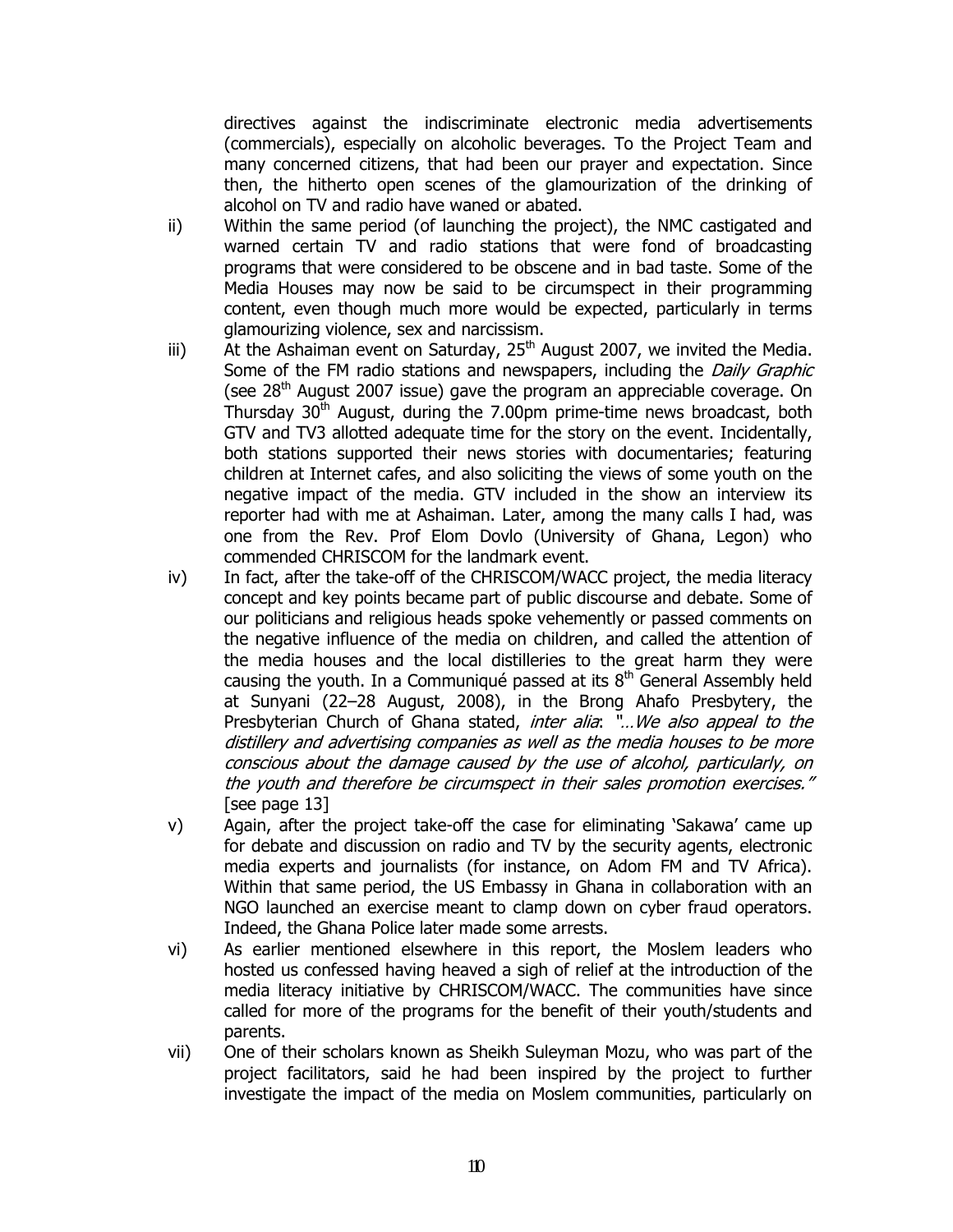the youth, as an academic exercise (a Master's degree) at the University of Cape Coast, Ghana.

viii) In sum, the project seemed to have created a considerable level of public awareness and the empowering of many participants to confront the media challenges head on. The teachers and students, parents and guardians may for a long time to come discuss, reflect upon and do something about the pervasive negative influence as well as the benefits of the various media.

## **14. Evaluation**

14.1 What were the results of evaluating the project?

14.2 What were the challenges, difficulties, and/or failures in carrying out the project? Please explain how you addressed these issues.

## **i. Project Results:**

The Project Management Team considered the following key points: That –

- a) One of the critical steps that could aid the Media Literacy project attain its fullest objectives and goals is for the Government of Ghana – Cabinet and Parliament – to expedite action on the passing of the Film Classification (Censorship) Bill into Law. The Law would help persuade producers and viewers to adhere strictly to the standard classification rules and demands.
- b) Apart from the students/youth who were the over-all target audience, provision should be made in future projects for parents and teachers (religious and secular) to also benefit from the media education drive, particularly on how they can manage their children/wards' use or consumption of the pop media.
- c) We see the Moslem community as a potential 'mission field' ready for reaching with the message. The enthusiasm and cooperation shown by the Islamic leaders and parents should motivate WACC/CHRISCOM to launch into that field with a budgetary allocation for that. The results would be overwhelming.
- d) Again, for the effective realization and coordination of the media education initiative, there is need for rapid training and equipping of more facilitators and trainers' trainers to help accomplish the task.
- e) The dimension media education concepts had assumed and the interest it has generated so far, call for a future nation-wide, multifaceted collaboration involving government agencies such as the Ministries of *Education, Youth and* Sports, Women and Children. Other potential stakeholders should include: the Parent–eacher Associations (PTAs), Christian denominational bodies and the traditional local authorities. We see these stakeholders as the core of future project collaborators and support base. Above all, many of them could be trained to become effective facilitators and trainers.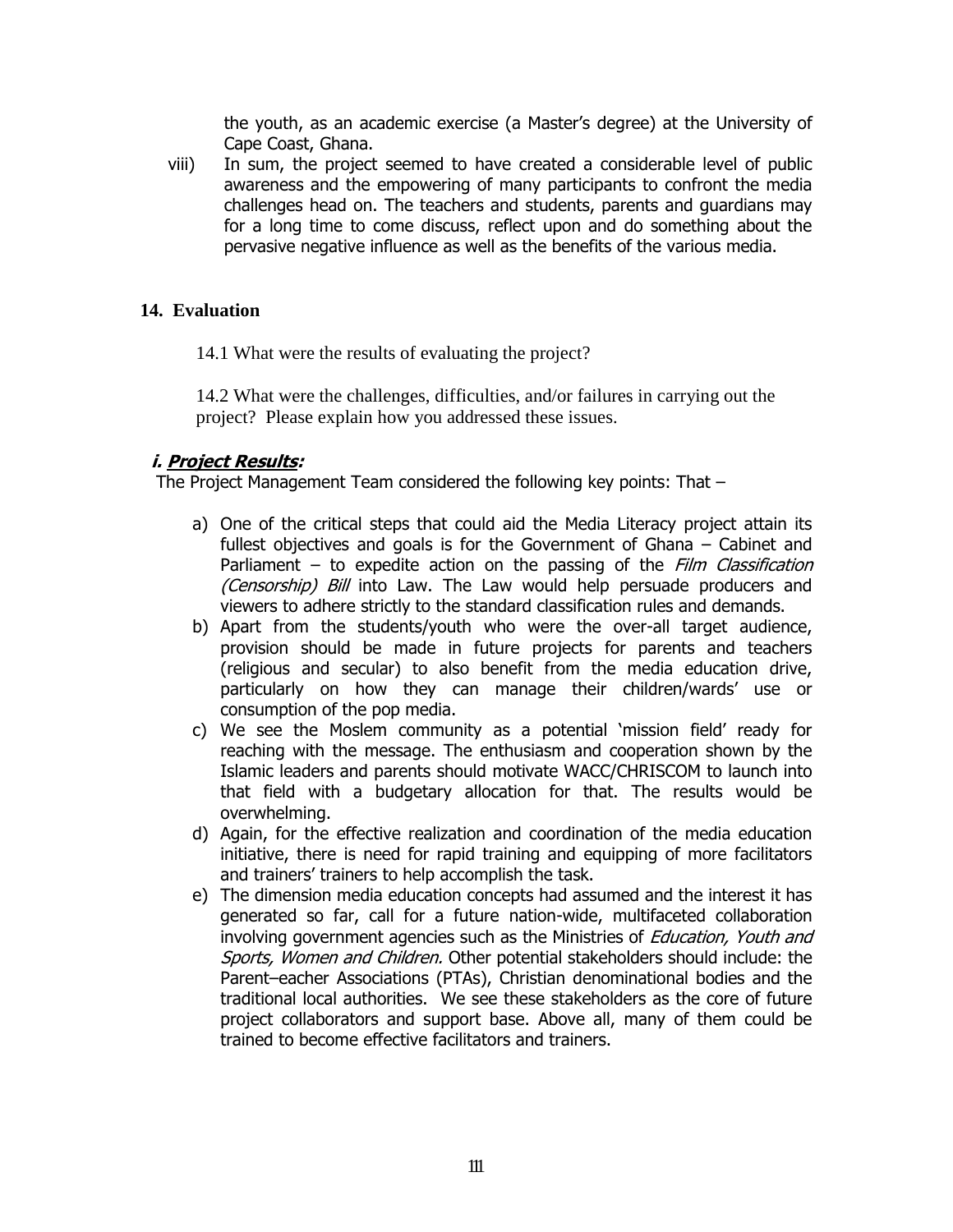## **ii. Challenges and Difficulties:**

Doubtless, new projects (such as ours) which concepts are not wide spread would certainly encounter difficulties and challenges. We wish to highlight on a few here:

- a) One of the major challenges was the overwhelming number of students who participated in our workshops/seminars (as against the projected or anticipated number). The huge number affected effective teaching and personal interactions that could help address individual needs and problems. However, the availability of students social and interest clubs provided hope for achieving positive results.
- b) The apathy and uncooperative attitude displayed by some of the Ministers, other agents and leaders, affected our scheduled programs and operations. Most of them seemed either unconcerned or ignorant of the pervasive influence of the media and the negative effect it is having on children. Comparatively, the Moslem leaders looked more cooperative and excited.
- c) We must admit that because the project concept was new, we spent more time, energy and other resources in convincing the school and church/community authorities before having successfully organized events. It took frequent contacts, commuting and persuasion before some of the programs came off.
- d) Some of our painful experiences were: the last minute cancellation and/or postponement of scheduled programs in some communities/churches and schools. For instance, we had difficulties at La, Nungua, and Tema (here the event was cancelled on two occasions because of poor patronage and communication mix up). Likewise, the failed attempts to hold a program at the Accra Girls & St. Mary's Senior High Schools were a source of worry to us.
- e) Finally, we have come to the realization that, CHRISCOM needs young talented and teachable persons (not many high-profile people) as facilitators and follow-up counselors for future projects. Furthermore, we would need trained facilitators who are based in the target communities/schools and/or are part of the local leadership.

## **15. Other comments, if any.**

CHRISCOM is privileged to be associated with WACC through whose sponsorship we were able to undertake the Ghana Media Literacy project, more especially since it is the first of its kind in Ghana (and perhaps in West Africa). We have learnt a lot from the project; lessons which we believe have placed us in a good stead to help facilitate such projects in future.

Meanwhile, we humbly wish to make the following submissions for your kind consideration:

1) That, the just ended Media Literacy Education project in Ghana should be continued for another year or two. This will help sustain the gains made so far and to further project and promote the media literacy education concept. In addition, this would help make the awareness crusade reach a wider number of the Ghanaian populace.